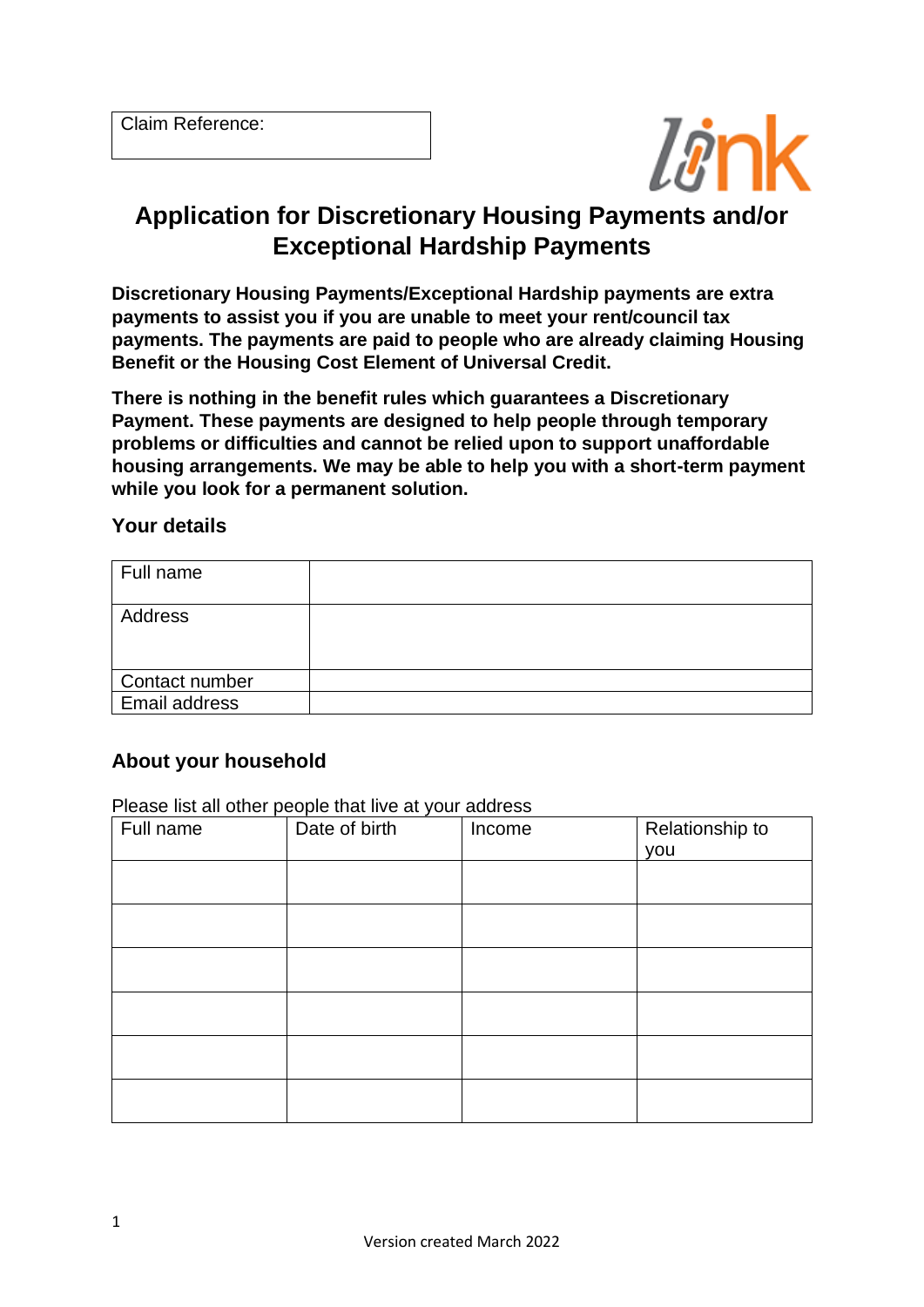## **About your circumstances**

1. Why are you applying for DHP e.g., bedroom tax, local housing allowance (LHA) shortfall, benefit cap, personal circumstances

2. If your application is successful, how long are you needing a DHP/EHP for, and why?

2. Have you applied for DHP/EHP before?

 $\Box$  Yes – please answer question 2A  $\Box$  No – Please answer question 2B

2A. Please tell us what are you doing to meet the conditions of your last award?

2B. Please tell us what have you tried to do to improve your current situation?

3. Have you or a member of your family any health problems or disabilities?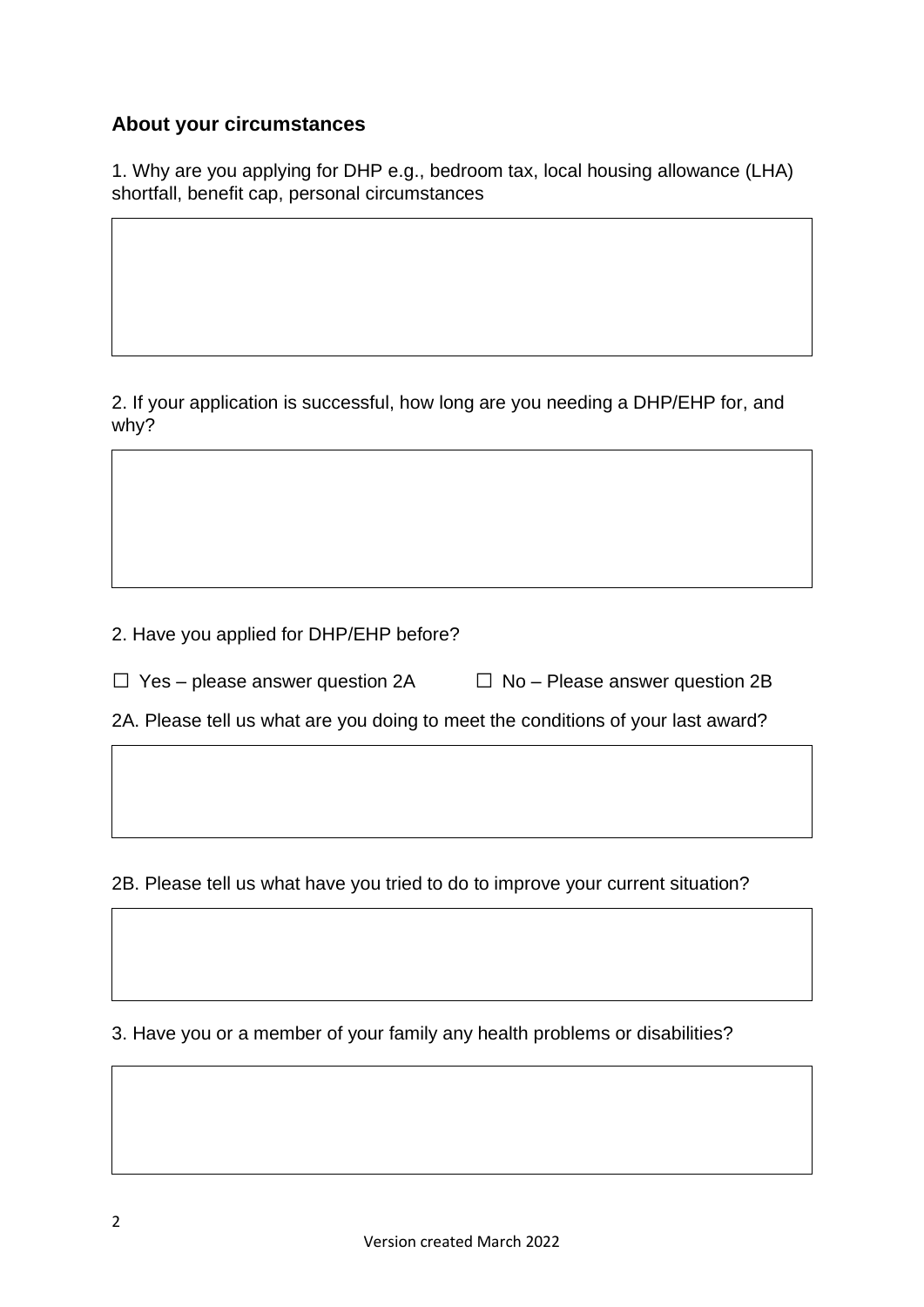4. Are you getting any help from anyone now e.g. Citizens Advice, StepChange, Social Services, Mind, Crisis Team, Welfare Team, Housing support/advice

## **About your new DHP/EHP award**

**DHPs provide short term financial help for people who are working towards improving their situation so they can afford to pay their rent without this support in the future.** 

Which of the following options are you taking or are you prepared to take to improve your situation?

| $\Box$ Employment/training towards work | $\Box$ Downsizing (moving to a smaller<br>home) |
|-----------------------------------------|-------------------------------------------------|
| $\Box$ Increasing working hours         | $\Box$ Debt/money advice                        |
| $\Box$ Moving to cheaper accommodation  | $\Box$ Lodger                                   |
| $\Box$ Housing Support/advice           | $\Box$ Other (please specify below)             |

## **About your rent**

| Do you have any rent arrears? Yes $\Box$ No $\Box$                                          |  |
|---------------------------------------------------------------------------------------------|--|
|                                                                                             |  |
| Has your landlord taken any action against you to recover the arrears? Yes $\Box$ No $\Box$ |  |

## **If yes, please send a copy of any letters sent to you about this.**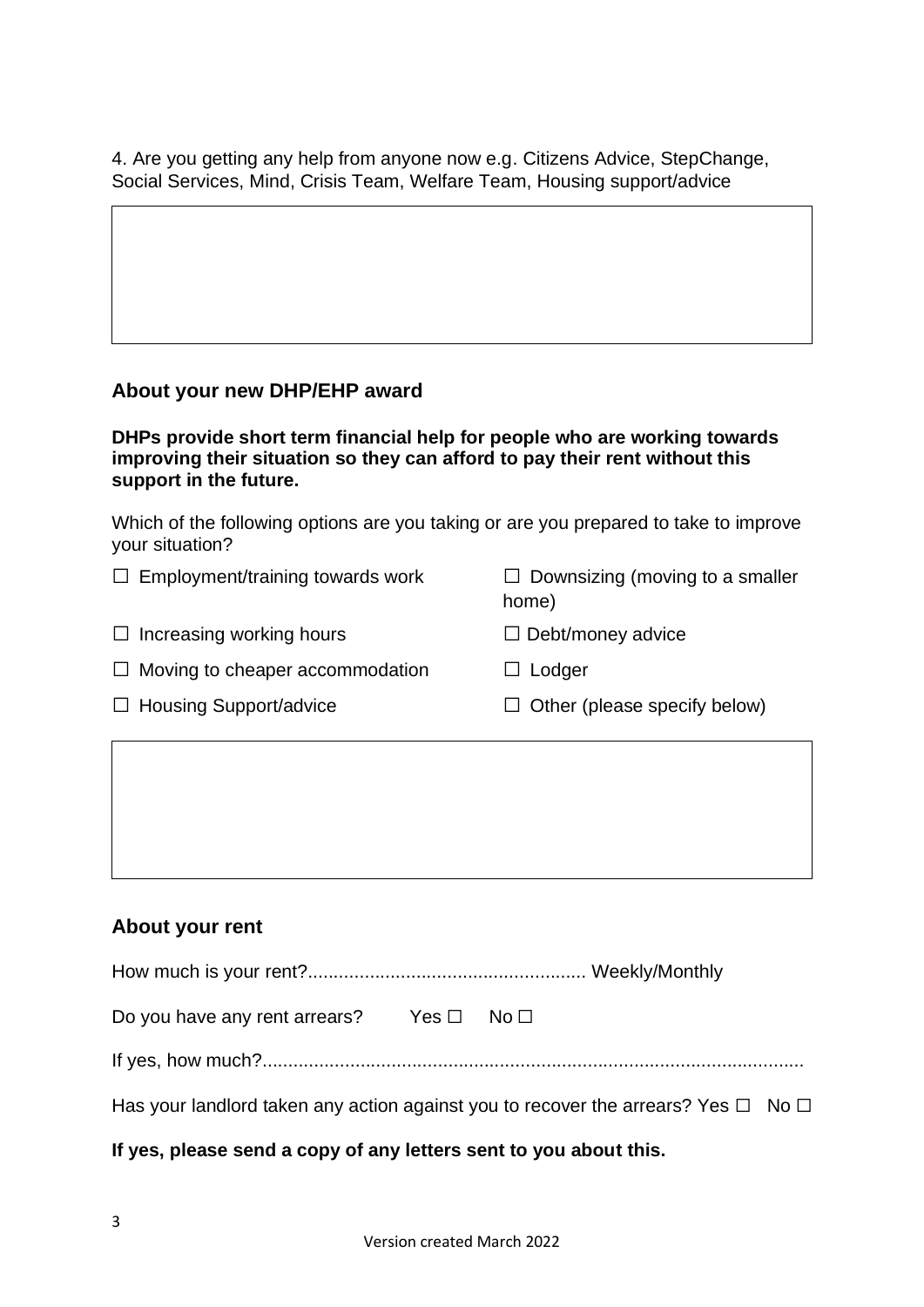#### **If you are in receipt of Universal Credit, you will need to provide your tenancy agreement.**

## **About your finances**

We need to know how much money you have coming in and how much money you have going out each week. We also need to know about any debts you have and any money you have in a bank or building society. Please give full details below.

#### **It is important that you take your time to fill this in fully and list everything, including essential and non-essential outgoings. Try to avoid making guesses, be as accurate as possible.**

#### **Please state period as Y = yearly or Q = quarterly or M = monthly or W = weekly**

| Income Type              | Period | Amount | Income Type                | Period | Amount |
|--------------------------|--------|--------|----------------------------|--------|--------|
| Wages                    |        |        | Industrial Injuries        |        |        |
|                          |        |        | <b>Benefit</b>             |        |        |
| Wages (partner)          |        |        | <b>Pension Credit</b>      |        |        |
| <b>Jobseekers</b>        |        |        | <b>State Retirement</b>    |        |        |
| Allowance                |        |        | Pension                    |        |        |
| <b>Income Support</b>    |        |        | Occupational               |        |        |
|                          |        |        | Pension                    |        |        |
| <b>ESA</b>               |        |        | Sick Pay                   |        |        |
| <b>Child Benefit</b>     |        |        | <b>Maternity Allowance</b> |        |        |
| <b>Child Tax Credit</b>  |        |        | Carer's Allowance          |        |        |
| <b>Working Tax</b>       |        |        | <b>Student</b>             |        |        |
| Credit                   |        |        | income/loans               |        |        |
| <b>Disability Living</b> |        |        | Attendance                 |        |        |
| Allowance                |        |        | Allowance                  |        |        |
| Personal                 |        |        | Self-employed              |        |        |
| Independence             |        |        | earnings                   |        |        |
| Payment                  |        |        |                            |        |        |
| Maintenance              |        |        | <b>Universal Credit</b>    |        |        |
| Money from non-          |        |        | <b>Armed Forces</b>        |        |        |
| dependant                |        |        | Independence               |        |        |
|                          |        |        | Payment                    |        |        |
| Rent from lodger         |        |        | Other (please              |        |        |
|                          |        |        | specify)                   |        |        |

#### **Your Income**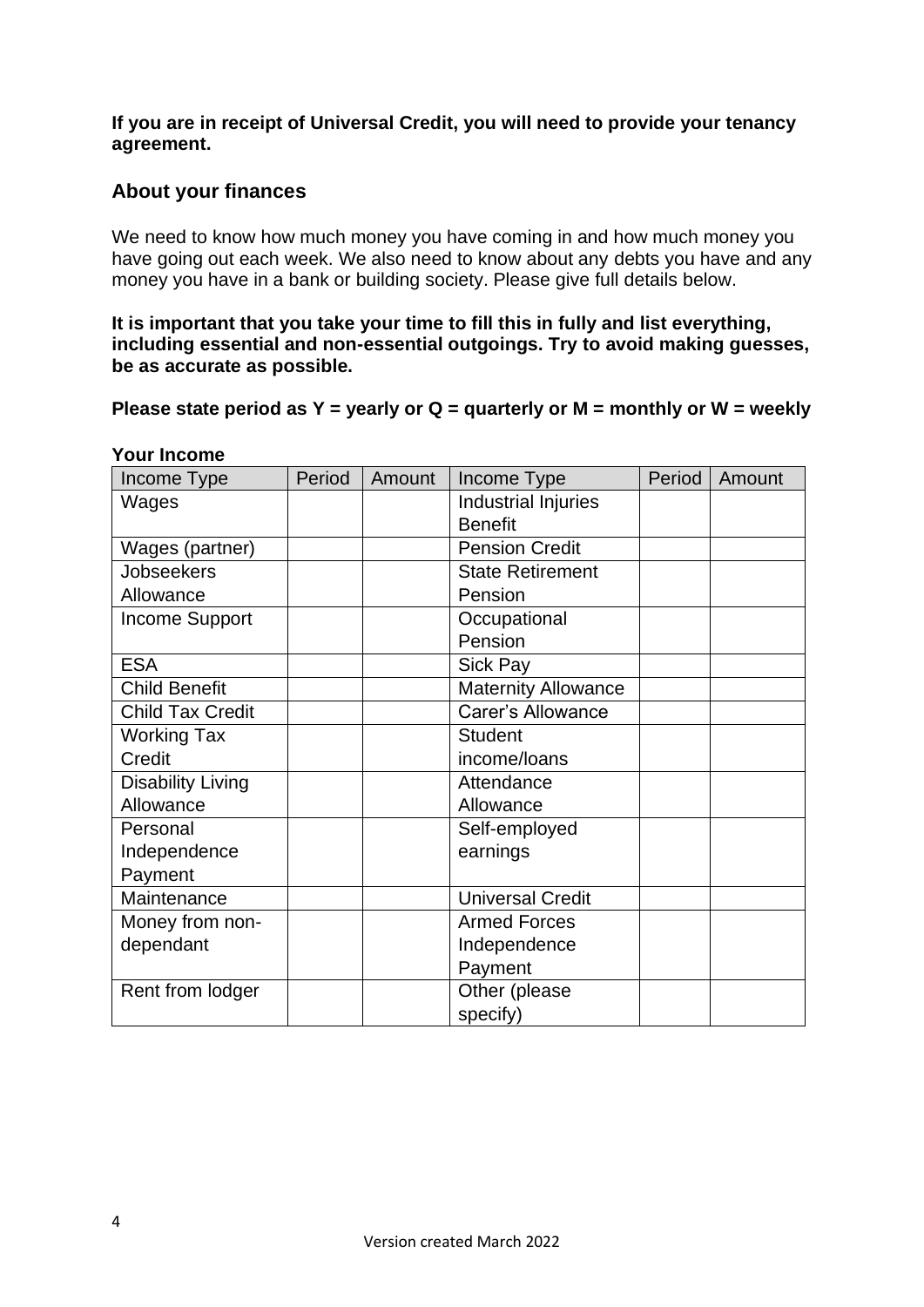## **Your Capital**

|                                       | Amount $(E)$ |
|---------------------------------------|--------------|
| <b>Bank/Building Society accounts</b> |              |
| Post Office accounts                  |              |
| <b>Premium Bonds</b>                  |              |
| Cash savings                          |              |
| <b>Stocks and Shares</b>              |              |
| Property                              |              |
| Any other savings/assets              |              |

## **Your Outgoings**

| <b>Fixed Costs</b>           | Period | Amount |
|------------------------------|--------|--------|
|                              |        |        |
| Home and contents            |        |        |
| Rent                         |        |        |
| Ground rent/service charges  |        |        |
| Mortgage                     |        |        |
| 2nd mortgage/secured loan    |        |        |
| Council tax                  |        |        |
| Appliance & furniture rental |        |        |
| <b>TV</b> licence            |        |        |
| Other                        |        |        |
| <b>Utilities</b>             |        |        |
| Gas                          |        |        |
| Electricity                  |        |        |
| Solid fuel - coal, oil, wood |        |        |
| Water                        |        |        |
|                              |        |        |

| <b>Transport and travel</b>                        | Period | Amount |
|----------------------------------------------------|--------|--------|
| Public transport (e.g. Work,<br>school, transport) |        |        |
| Hire purchase                                      |        |        |
| Car insurance                                      |        |        |
| Road tax                                           |        |        |
| Mot & ongoing maintenance                          |        |        |
| Breakdown cover                                    |        |        |
| Fuel, parking & toll road                          |        |        |
| charges                                            |        |        |
|                                                    |        |        |

| <b>Other</b>                | Period | Amount |
|-----------------------------|--------|--------|
| Care and health costs       |        |        |
| Childcare costs             |        |        |
| Maintenance/child support   |        |        |
| Prescriptions and medicines |        |        |
| Dentistry and opticians     |        |        |
| Other                       |        |        |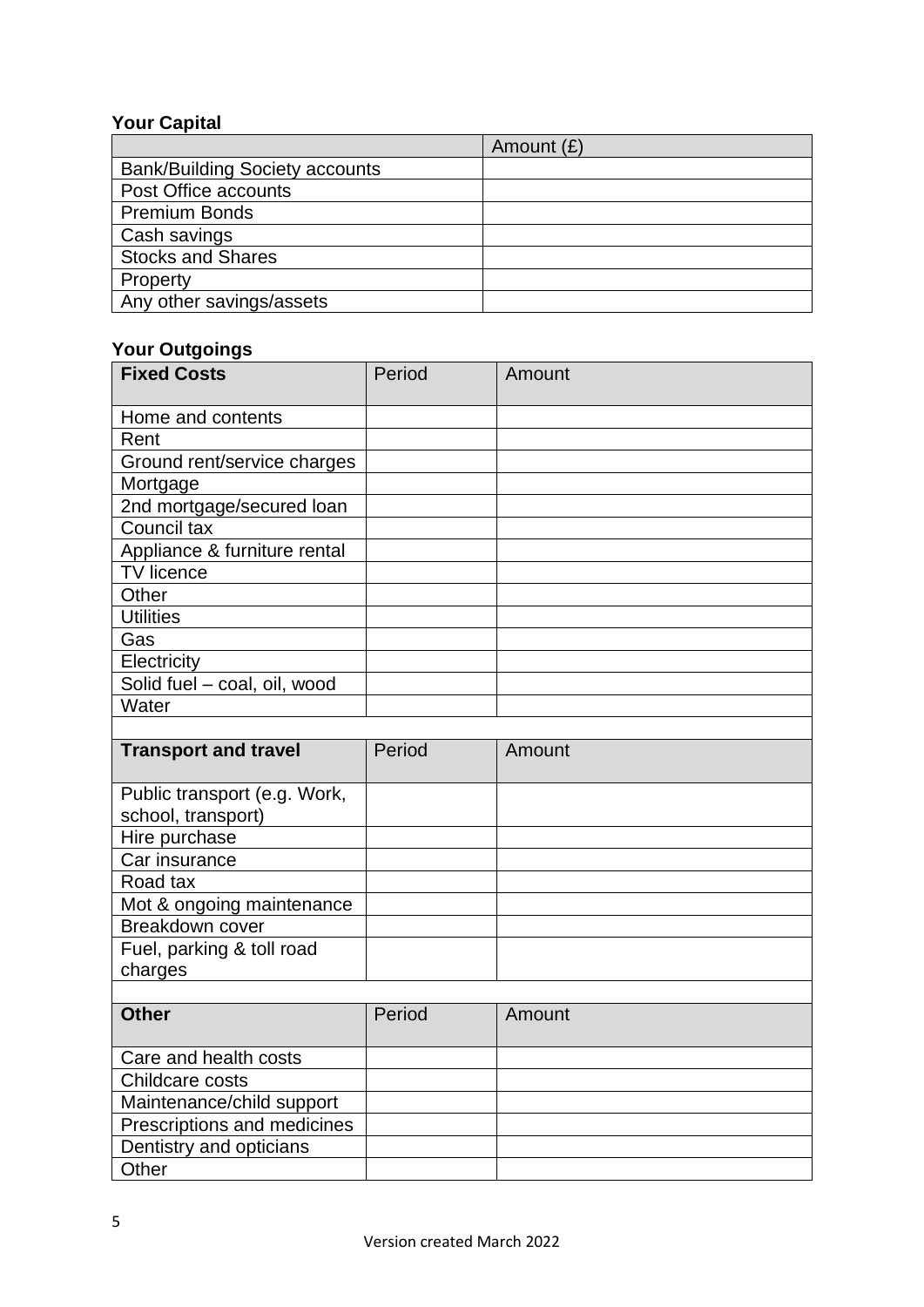| <b>Other continued</b>                                                                             | Period | Amount |
|----------------------------------------------------------------------------------------------------|--------|--------|
| School costs                                                                                       |        |        |
| School uniform                                                                                     |        |        |
| After-school clubs and                                                                             |        |        |
| school trips                                                                                       |        |        |
| Other                                                                                              |        |        |
|                                                                                                    |        |        |
| <b>Pensions and insurances</b>                                                                     | Period | Amount |
| Pension payments                                                                                   |        |        |
| Life insurance                                                                                     |        |        |
| Mortgage payment                                                                                   |        |        |
| protection insurance                                                                               |        |        |
| <b>Buildings and contents</b>                                                                      |        |        |
| insurance                                                                                          |        |        |
| <b>Health insurance</b>                                                                            |        |        |
| (medical/accident/dental)                                                                          |        |        |
| Other                                                                                              |        |        |
| <b>Professional costs</b>                                                                          |        |        |
| <b>Professional courses</b>                                                                        |        |        |
| Union fees                                                                                         |        |        |
| Professional fees                                                                                  |        |        |
| Other                                                                                              |        |        |
| Other essential costs                                                                              |        |        |
| Other                                                                                              |        |        |
|                                                                                                    |        |        |
| <b>Flexible Costs</b>                                                                              | Period | Amount |
| Communications and leisure                                                                         |        |        |
| Home phone, internet, TV<br>package (inc. film<br>subscriptions)                                   |        |        |
| Mobile phone                                                                                       |        |        |
| Hobbies, leisure or sport<br>(e.g. socialising, eating out,<br>outings, clubs, leisure<br>courses) |        |        |
| Gifts (e.g. birthdays, charity<br>donations)                                                       |        |        |
| Pocket money                                                                                       |        |        |
| Newspapers, magazines,<br>stationary & postage                                                     |        |        |
| Other                                                                                              |        |        |
| Go to next page                                                                                    |        |        |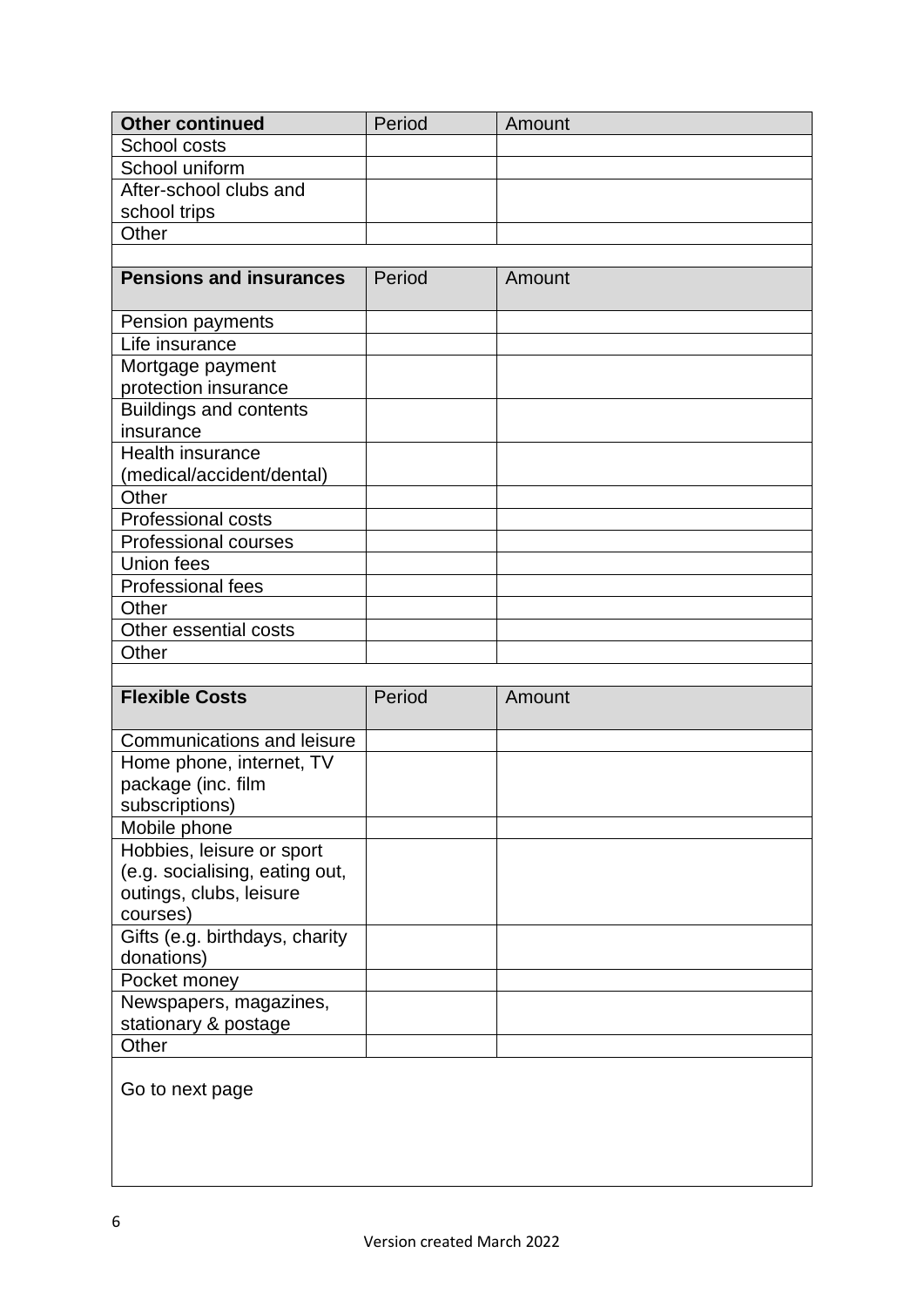| <b>Food and housekeeping</b> | Period | Amount |
|------------------------------|--------|--------|
| Groceries (e.g. food, pet    |        |        |
| food, non-alcoholic drinks,  |        |        |
| cleaning)                    |        |        |
| Nappies and baby items       |        |        |
| School meals and meals at    |        |        |
| work                         |        |        |
| Laundry and dry cleaning     |        |        |
| Alcohol                      |        |        |
| Smoking products             |        |        |
| Vet bills & pet insurance    |        |        |
| Other                        |        |        |
|                              |        |        |
| <b>Personal costs</b>        | Period | Amount |
| Clothing/footwear            |        |        |
| Hairdressing                 |        |        |
| <b>Toiletries</b>            |        |        |
| Other                        |        |        |

## **Debts**

| <b>Priority debts</b>                            | Company<br>owed to | Total<br>amount<br>owed | Amount and<br>frequency of<br>repayments |
|--------------------------------------------------|--------------------|-------------------------|------------------------------------------|
| <b>Rent arrears</b>                              |                    |                         |                                          |
| <b>Deductions from DWP Benefit</b>               |                    |                         |                                          |
| 2 <sup>nd</sup> mortgage/secured loan<br>arrears |                    |                         |                                          |
| Council tax arrears                              |                    |                         |                                          |
| Magistrates court fine arrears                   |                    |                         |                                          |
| <b>Gas arrears</b>                               |                    |                         |                                          |
| <b>Electricity arrears</b>                       |                    |                         |                                          |
| Child support/maintenance<br>arrears             |                    |                         |                                          |
| Other                                            |                    |                         |                                          |
| Go to next page                                  |                    |                         |                                          |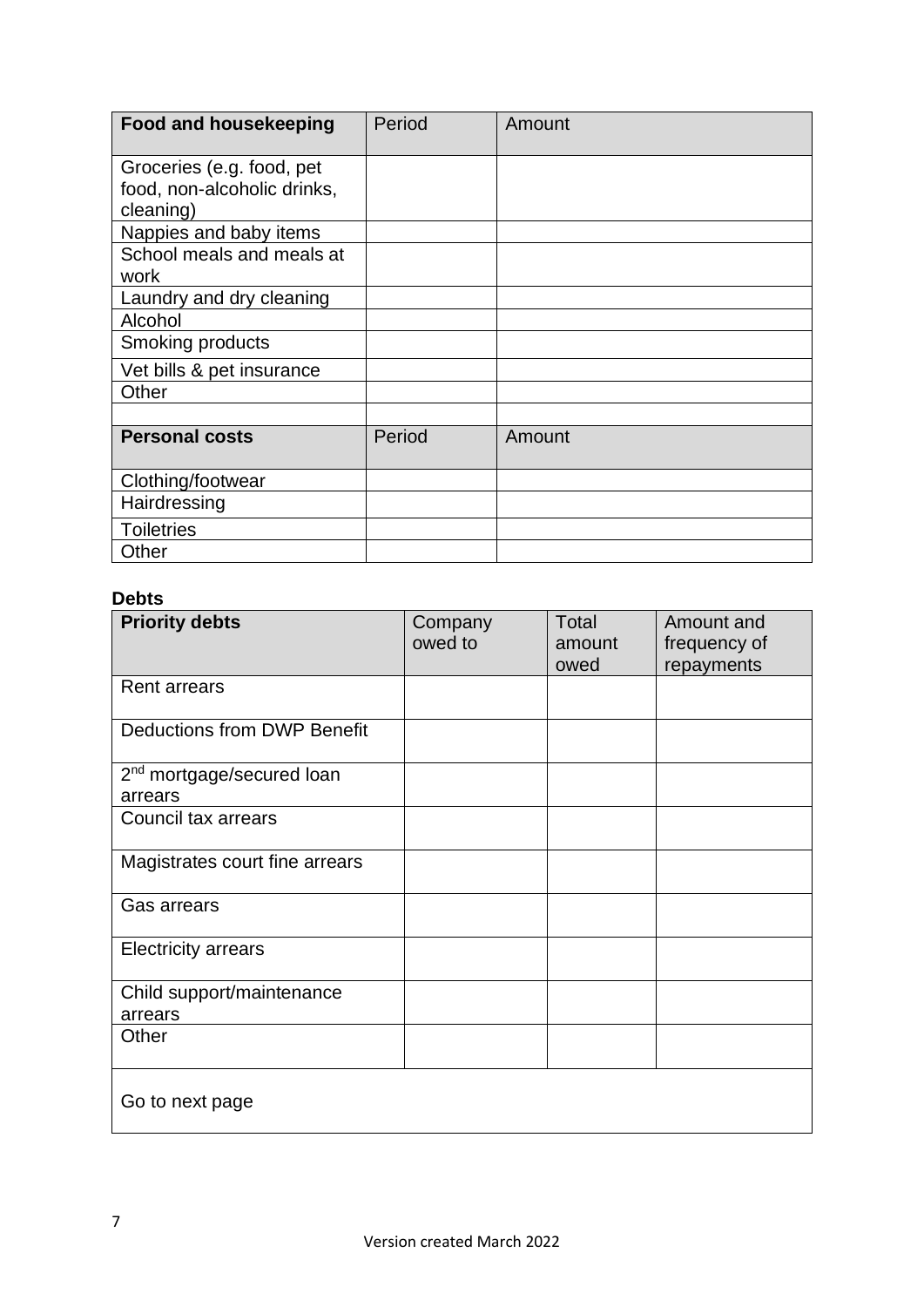| <b>Non-priority debts</b> | Company<br>owed to | Total<br>amount<br>owed | Amount and<br>frequency of<br>repayments |
|---------------------------|--------------------|-------------------------|------------------------------------------|
|                           |                    |                         |                                          |
|                           |                    |                         |                                          |
|                           |                    |                         |                                          |
|                           |                    |                         |                                          |
|                           |                    |                         |                                          |
|                           |                    |                         |                                          |

#### **Please provide evidence of all debts and repayments you are making.**

#### **Anything else you wish to tell us**

## **Paying your Discretionary Housing Payment**

If you are a Council tenant or if you are receiving Housing Benefit and it is paid directly to your landlord, then any award of Discretionary Housing Payment will also be paid to your landlord.

If you are receiving Universal Credit, then please complete the below details.

| Name of your bank or building society  |
|----------------------------------------|
|                                        |
|                                        |
| Name(s) as they appear on your account |
|                                        |
|                                        |
| Sort Code                              |
|                                        |
|                                        |
| <b>Account Number</b>                  |
|                                        |
|                                        |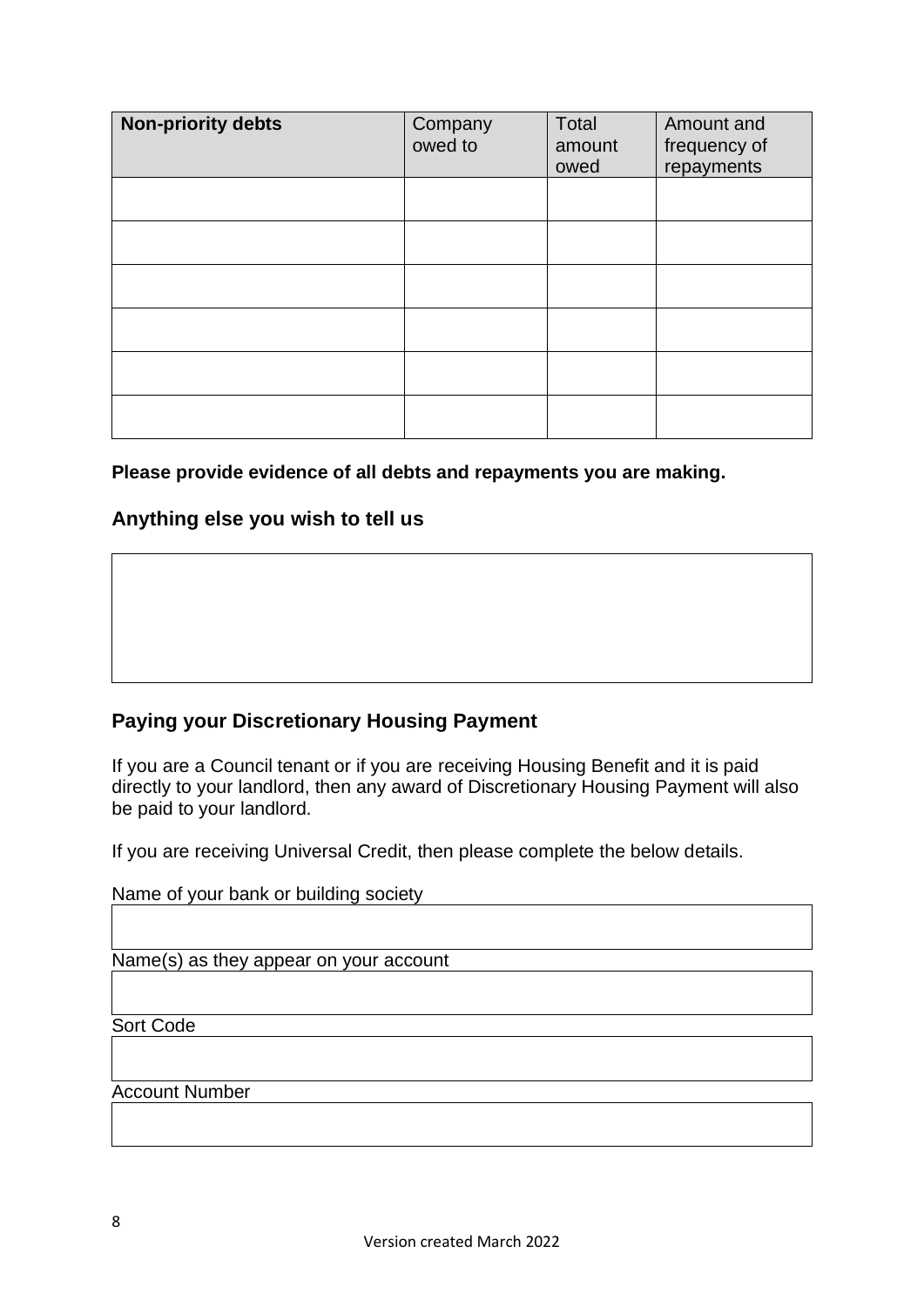## **Declaration**

## **Please read this declaration carefully before you sign and date it.**

#### **Remember that if you make a false statement, you may be liable to prosecution.**

#### **I understand the following:**

- If I give information that is incorrect or incomplete, you may take action against me
- You will use the information I have provided to process my claim for Discretionary Housing Payments and Exceptional Hardship Payment and also Housing Benefit and Council Tax Reduction. You may check some of the information with other sources within the Council or other Councils. You may also contact my landlord or employer
- You may use any information I have provided in connection with this and any other claim for DWP Benefit that I have made or may make. You may give some information to other government organisations, if the law allows this, as well as refer my details to other support services such as Citizens Advice if it is felt that they may be able to help me improve my financial situation.

**I know** I must let the council know about any changes in my circumstances, which might affect my claims, for example, if income support, pension credit or job seekers allowance stops for any reason, any increase or decrease in income, any changes in household members or rent changes.

**I declare** the information I have given on this form is correct and complete

**Please note:** As part of our duty to protect public funds the information you provide on this form may be used for the prevention and detection of fraud. We may also share this information with other public and private sector organisations for these purposes. We will not sell your data to third parties, and we will only share data where it is legal to do so.

#### Your signature

**Date** 

**If someone else filled this form in for you, please go to the next page.**